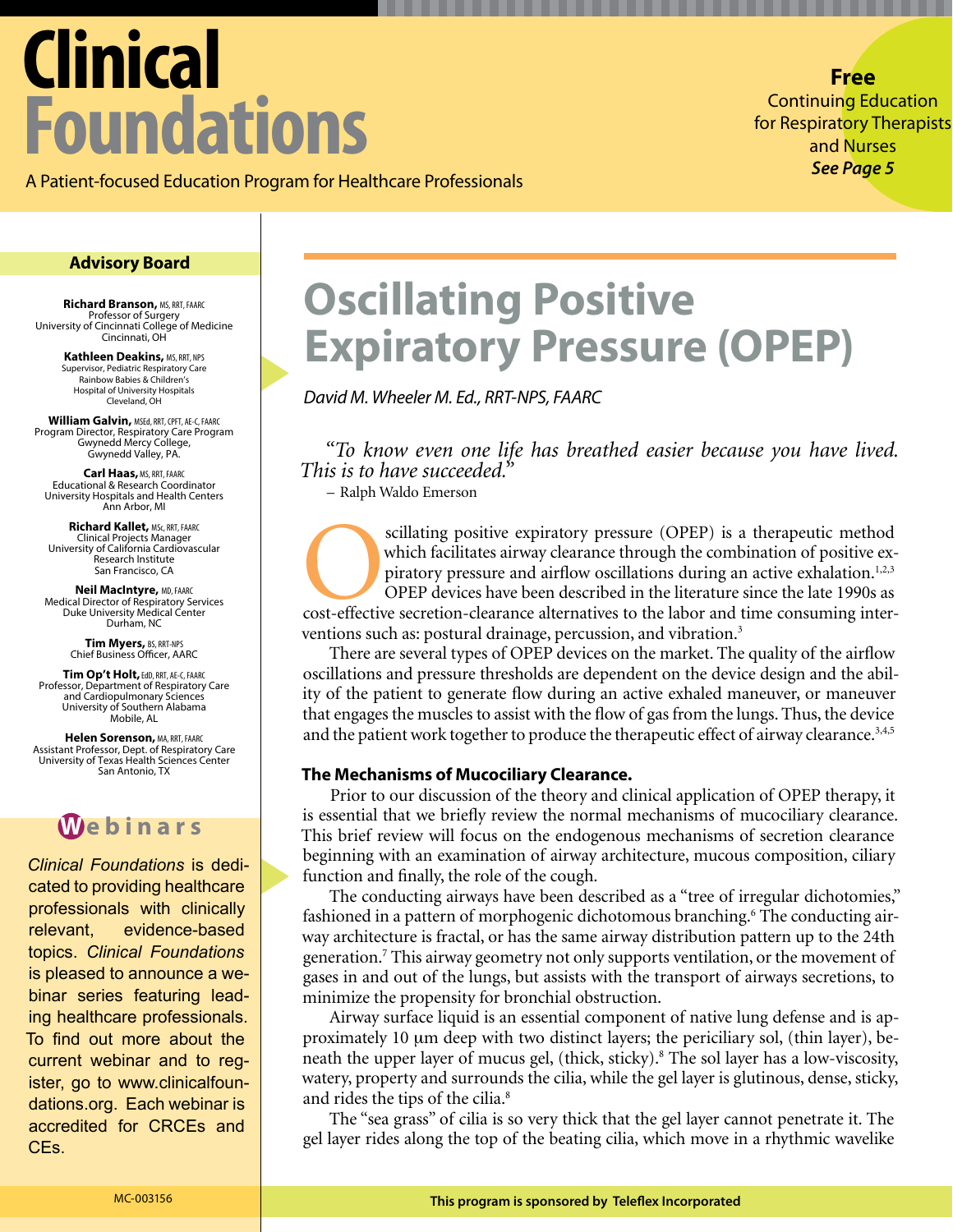

manner at a rate of 3 to 4 mm/min.<sup>9</sup> This metachronal movement propels airway debris cephalad toward the large airways. The centripetal movement of the mucociliary escalator clears secretions to minimize or alleviate airway obstruction.<sup>10</sup>

Airways secretions are produced daily, which range from 1 to 100 mL in healthy individuals.<sup>11</sup> However, there are many factors which make it difficult for individuals to mobilize and evacuate secretions. Aging, tobacco use, environmental exposures, and pulmonary disorders such as bronchiectasis, COPD, and cystic fibrosis impair the efficiency of the mucociliary escalator.12-14 Neurodegenerative conditions weaken muscles which reduce the ability to actively exhale and cough effectively.<sup>15,16</sup>

#### **The Function of the Cough**

The cough is a fundamental biological defense mechanism and a significant protective mechanism of the respiratory system. The cough's primary function is ejecting secretions, foreign bodies, and vaporous vexations from the respiratory tract. This complex maneuver is predominantly involuntarily. A cough begins with the irritation or stimulation of airway mechanoreceptors disseminated throughout conducting airways. These receptors are abundant at the carina with specialized irritant chemoreceptors scattered in the distal airway bifurcations where deleterious vapor particles will have a greater probability of depositing.17

There are three phases of a cough. Initially, there is an amplified inspiration through an abducted glottis where inhaled volume is transiently larger than tidal volume. Next, the compressive phase occurs, which is initiated by the rapid adduction of the glottis and expiratory muscle contraction. Although the compression phase lasts only hundredths of a second, it may increase intrathoracic pressure to approximately 300 cm  $H_2O$ .<sup>17,18</sup>

The final phase, of the normal cough, is the expiration phase. The glottic release of amplified intrathoracic pressure produces a subatmospheric drop in central airway pressures and creates a striking pressure gradient and a rapid and dynamic compression of the airways. The combined muscle pressure, intrathoracic pressure, and glottic release intensify an already substantial airflow velocity creating a shearing force across the surface of the mucociliary stairway discharging a massive expulsion of mucous and airway debris.17,18 There are conditions in which the intrathoracic pressure and glottic release causes small airway collapse, trapping secretions and contributing to bronchial obstruction. A huff cough technique, or forced expiratory technique is an alternative method for expelling secretions and airway debris. Rather than exhaling forcefully against a closed glottis, the huff cough, also known as forced expiratory technique, is a forced exhalation with an open glottis. The word "huff" was coined from the sound the individual makes during the expiration with an open glottis.

It is important for the clinician to understand the mechanisms that can impair mucus clearance and evaluate the patient to determine what factors or clinical conditions exist which can impede the acceleration of mucous out of the airway or prevent the patient from using the OPEP device as intended.<sup>19-22</sup>

#### **Oscillating Positive Expiratory Pressure (OPEP) Therapy**

Oscillating positive expiratory pressure, (OPEP) therapy is a mechanical means to manipulate air flow, to mobilize secretions cephalad, and to facilitate evacuation. The clinical intentions of this therapy are the augmentation and/or intensification of native airway defense mechanisms, to mobilize mucous and airway debris, present or relieve airways obstruction, and re-establish a normal FRC.1-4,22

A huff cough technique, or forced expiratory technique is an alternative method for expelling secretions and airway debris.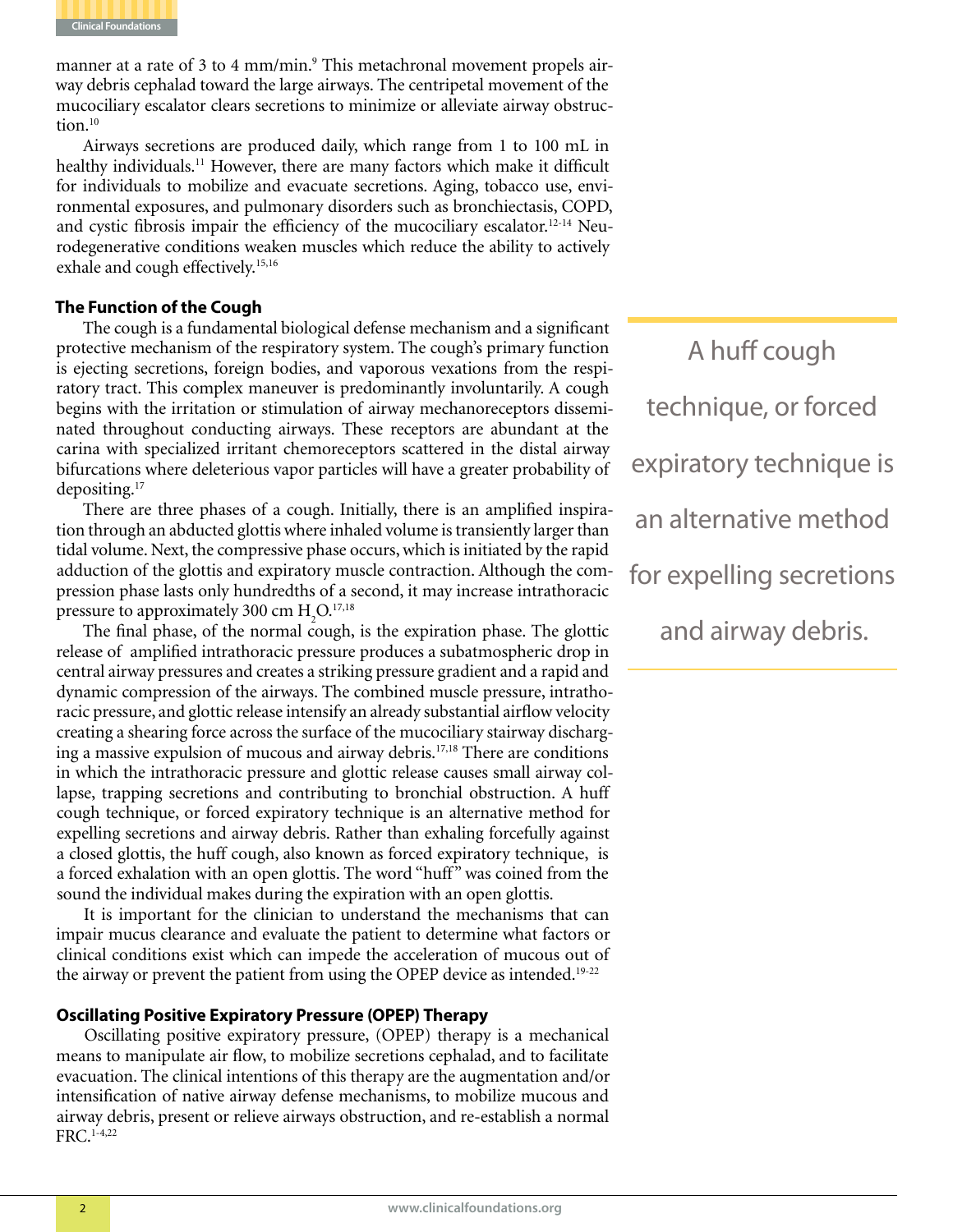

 The OPEP devices interrupt expiratory flow through a resistive apparatus which generates flow oscillations and positive pressure during an active exhalation of exaggerated slightly larger than tidal volume breath. The airflow oscillation has four components; (1) a peak pressure (Ppeak), (2) baseline positive expiratory pressure (PEP), (3) pressure amplitude (AMP) or the difference between Ppeak and PEP, which is a measure of the burst of flow the device creates, and (4) frequency or the number of airflow oscillations occurring in a one - minute time period. There are several different types of commercially available OPEP devices on the market. Virtually every device uses unique mechanisms to produce the oscillations in airflow and attendant positive pressure, Table 1.

The current evidence maintains that the physical mechanisms for providing the expiratory pressure and oscillations are device-dependent but share a common character in that the airflow oscillations have a peak pressure and baseline

| <b>Device</b>          | <b>Mechanism of Action</b>                                                                                                                                                                                                                                                                                    | <b>Special Considerations</b>                                                                                                                                                                                                                              |
|------------------------|---------------------------------------------------------------------------------------------------------------------------------------------------------------------------------------------------------------------------------------------------------------------------------------------------------------|------------------------------------------------------------------------------------------------------------------------------------------------------------------------------------------------------------------------------------------------------------|
| Aerobika <sup>®</sup>  | Expiratory flow passes through a valve<br>that "chatters," creating oscillatory PEP.                                                                                                                                                                                                                          | Can be used with nebulizer.                                                                                                                                                                                                                                |
| Acapella <sup>®</sup>  | A counterweight and magnet create<br>oscillatory flow velocities during exha-<br>lation                                                                                                                                                                                                                       | Oscillatory performance is not gravi-<br>ty-dependent. Device comes in different<br>models: green for patients with expirato-<br>ry flow > 15 L/min; blue model is for<br>patients with expiratory flows < 15<br>L/min; a dial for expiratory resisitance. |
| RC-Cornet <sup>®</sup> | A semi-circular tube encompassing an<br>inner malleable tube. Expiratory flow<br>causes the tube to undulate creating<br>oscillating positive pressure.                                                                                                                                                       | Cannot be used in-line with nebulizer.<br>Can adjust frequency, amplitude, and<br>MAP.                                                                                                                                                                     |
| Flutter <sup>®</sup>   | A stainless steel ball sits in a "pipe-like"<br>housing and the weight of this ball is<br>displaced with the expiratory maneuver.<br>Exhalation into the Flutter valve causes<br>the steel ball-bearing to oscillate causing<br>oscillation of the airways with intermittent<br>positive expiratory pressure. | Gravity-dependent; best used in the<br>sitting or supine lying position; Flutter<br>ball chamber must be pointed upwards<br>in order to create optimal oscillations.<br>Tilting the Flutter device will change the<br>oscillatory frequency.               |
| Quake <sup>®</sup>     | Manually operated spinning knob creates<br>oscillations; oscillation frequency-depen-<br>dent upon speed of knob rotation. Slow<br>rotation creates low-frequency oscillation<br>with higher expiratory pressure. Fast<br>rotation delivers rapid oscillations with<br>lower expiratory pressure              | Very patient-dependent. Must coordi-<br>nate spinning of the reel with expira-<br>tory flow.                                                                                                                                                               |

expiratory pressure, (OPEP) therapy is a mechanical means to manipulate air flow, to mobilize secretions cephalad, and to facilitate evacuation.

Oscillating positive

Compiled from references 3,4 & 20.

positive expiratory pressure. The pressure amplitude (AMP) is the gradient between Ppeak and PEP and is reflective of flow velocity, sustained pressure, and airway mechanics while frequency is the number of oscillations occurring in a minute.<sup>3,4,23</sup>

Clinically, the differences in expiratory pressure, oscillation depth, amplitude, and flow velocity are a real challenge for the clinician and underline the inherent operational differences of the devices under similar patient conditions. This calls both for greater investigation into the individual devices and greater clinician familiarity with individual device parameters.

The device should match patient need, ability, and therapeutic intention.3,4,22-25 The mindful clinician will understand that functional capabilities may vary significantly across the range of resistance settings and there may be a significant interaction effect with maneuver time as has been reported by Volsko, et al.3,4,23

The use of these devices with the huff cough can generate a synergy that enhances the efficacy of both device and maneuver. The huff cough is typically performed between a set of exhalations through the OPEP device. The huff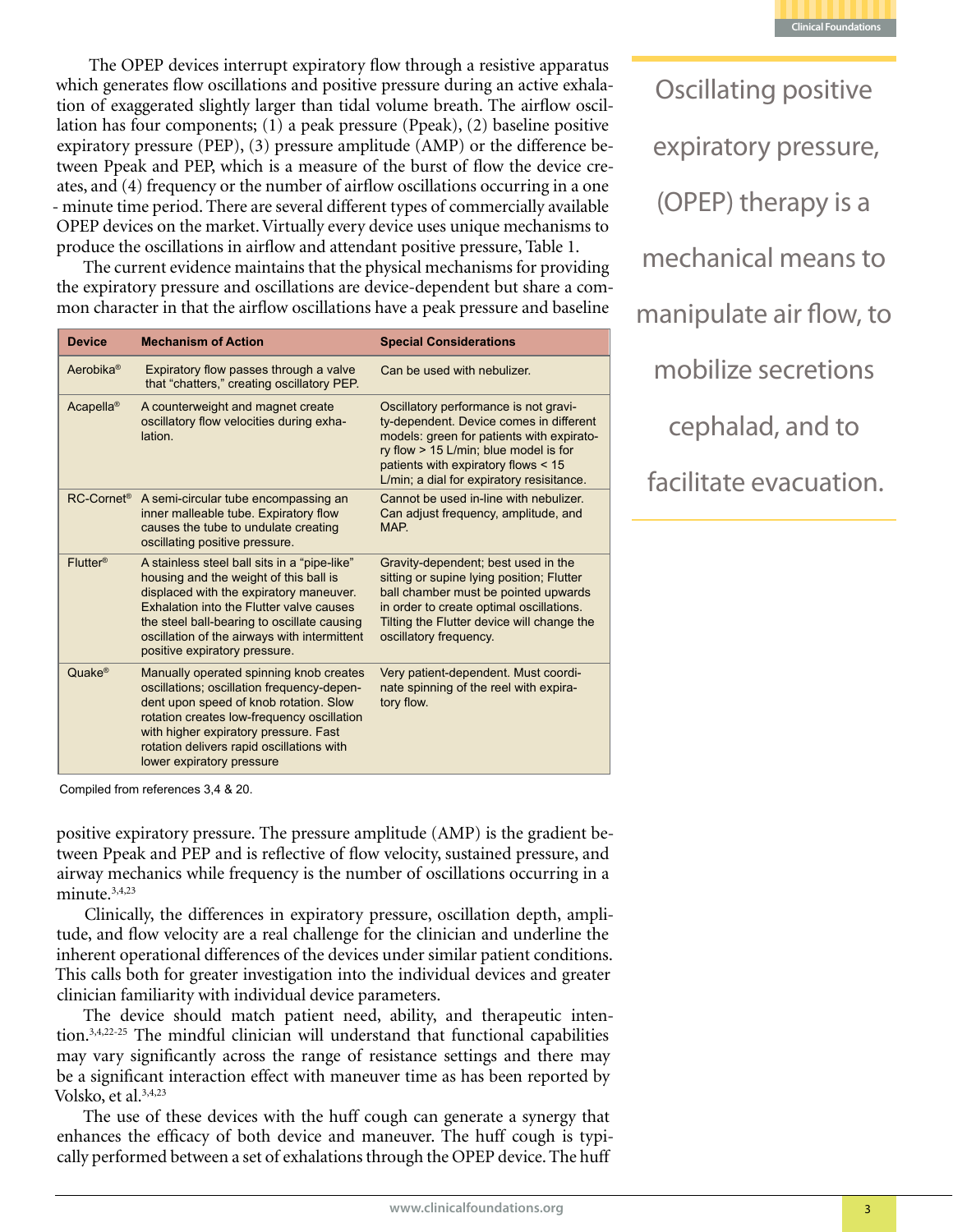

cough evacuates airway secretions that are mobilized toward the central-airways, through a series of slow mindful inspirations, and is followed by a threesecond breath hold and mindful forced exhalations with mini-coughs through an open glottis, where they can be expelled. The combined effect of the huff maneuver with OPEP expiratory flow, pressure, oscillation and amplitude gives one greater flexibility in the clinical toolbox. The OPEP devices have been demonstrated effective in patient scenarios as diverse as cystic fibrosis, neurogenic compromise, bronchiectasis, and the post-operative retention of secretions.<sup>24-27</sup> The OPEP device is an effective appliance in the context of pulmonary rehabilitation and disease management for the patient with COPD.<sup>28</sup> The most commonly used OPEP devices are Flutter®, RC-Cornet®, and Acapella®.29 In the greater context of pulmonary rehab and disease management OPEP devices may have a role in the prevention of hospital readmission for the patient with COPD. However, further investigation into outpatient outcomes of the OPEP devices is necessary.30

#### **The N-of-1 Trial**

Unquestionably, the OPEP device is an essential component of the clinician's armamentarium yet the device must be used by the patient.<sup>31</sup> Patient compliance is one of the essential factors in the therapeutic relevance of any device but more decidedly so with OPEP therapy. Indeed, these devices can have a significant therapeutic impact when used often and in an appropriate fashion.

The clinical application and subsequent patient compliance with OPEP therapy is a definitive illustration of the concept of the patient-specific "n-of-1" trial.32 The prudent clinician will work with the patient in the context of their disease to achieve an assessment-driven examination of any and all therapeutic options and their clinical effect.<sup>33</sup>

The n-of-1 trial is a means of structuring treatment decisions with and for the patient, in a highly individualized fashion, and monitoring the patient's responses to each treatment.<sup>28</sup>

Regardless of our current practice, we must explore with intellectual rigor innovations in thought, technology, and clinical practice. We must meet the patient in the context of their illness and therapeutic goals while considering their learning and physical abilities. The education of the patient and their caregiver may be the greatest single aspect necessary for the success of this therapy.

What we do at the bedside matters, consequently we must remain fully engaged and intellectually curious in order to have the greatest impact in the lives of our patients. Therefore, it is essential that we as a profession expand and cultivate the utilization of an assessment-based, evidence-grounded practice model in every clinical setting and patient contact. We have both a moral imperative and an ethical duty to treat every patient in an assessment-driven, evidencebased fashion. OPEP therapy serves as a therapeutic option best employed in this fashion and the mindful clinician will match the best device to individual patient contextual needs.

The essential message for the bedside caregiver is that these devices work and they require an informed clinical guide for the patient to use them in a way that is therapeutically beneficial. I trust the discussion that follows will feed your intellectual curiosity and support your bedside practice.

The n-of-1 trial is a means of structuring treatment decisions with and for the patient, in a highly individualized fashion, and monitoring the patient's responses to each treatment.

**David Wheeler,** MEd, RRT-NPS Education Coordinator Cardiothoracic Anesthesia Respiratory Therapy Cleveland Clinic

Mr. Wheeler is responsible for creating the evidence-based clinical compass for the respiratory therapy arm of cardiothoracic anesthesia critical care at the Cleveland Clinic, a group that cares for over 6,000 heart and lung cases annually. He is a tireless educator having created over 35 continuing education activities for both RTs and nurses in his facility. David has also developed lung transplant mechanical ventilation protocols that have been used with more than 300 patients per year. His extensive writing background includes advanced orientation manuals, numerous pages of content for respiratory critical care issues for the facility's website, and peer-reviewed papers. A highly regarded speaker, David has lectured at international, state, and local meetings.